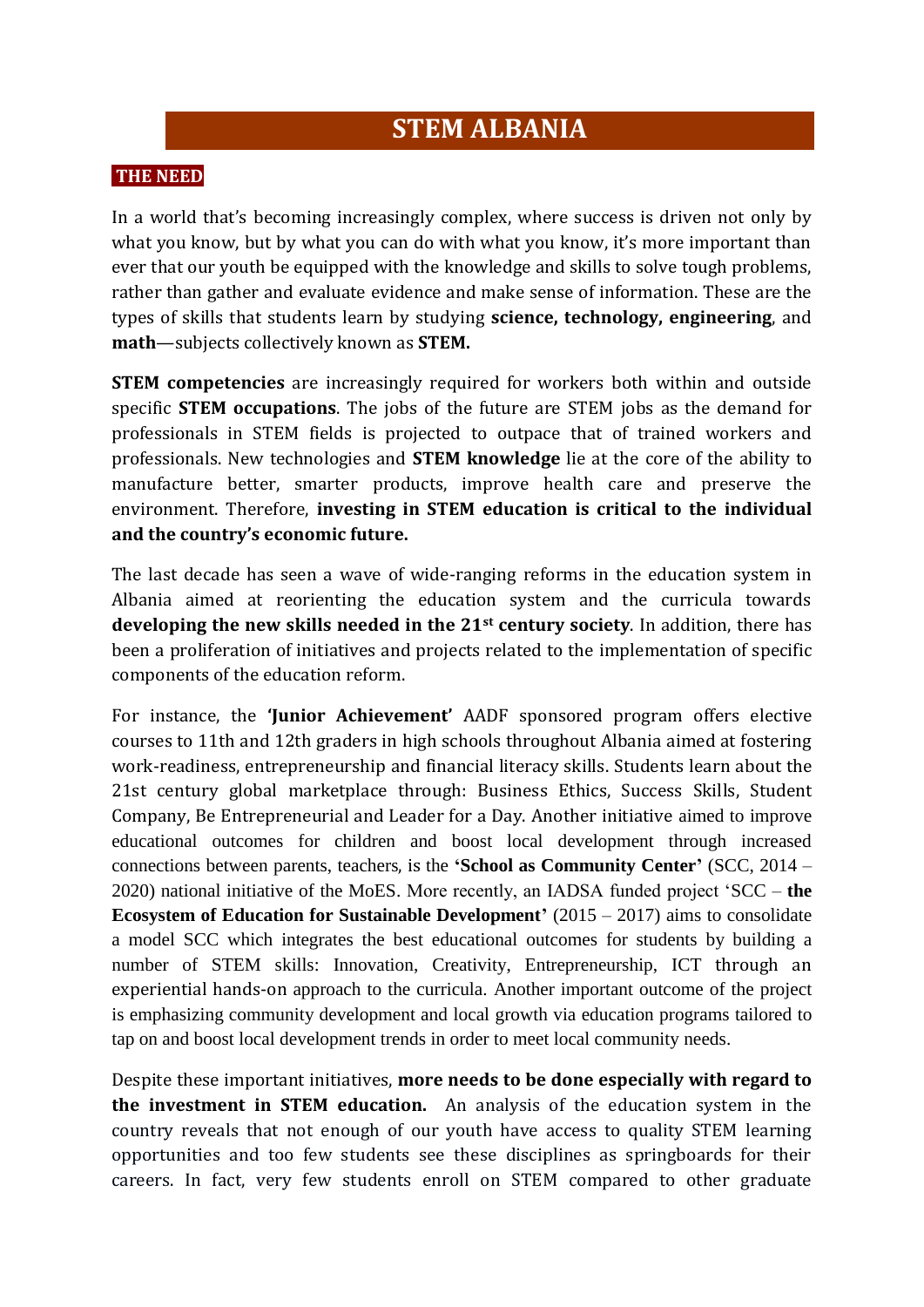programs in the country. However, the number of Albanian students wishing to enroll in STEM graduate programs abroad shows an opposite trend with greatest part of them (80 %, according to EducationUSA Albania) choosing disciplines, such as Computer Science, Electrical Engineering and Applied Math. This might indicate that it is rather the poor investment on STEM education in Albania that is driving youth to look at alternative career paths if they do not have the means to pursue quality STEM education abroad.

The picture of poor investment in STEM education in Albania is reflected in a major **skill gap** in the country's active workforce. An analysis of the current situation with knowledge and skills in the national economy clearly reveals **lack of skilled labor** as a major impediment for doing business (Investment Climate Survey, 2009; BEEPS survey, 2008). Workforce education was cited as a major constraint by over 35% of firms that acquired new technology. In addition, skills gaps were found in all sectors of the economy according to three NES (Skills Needs Survey) surveys held in 2008, 2010 and 2012 in Albania (working report 2014, Skills 2020 Albania).

### **THE GOALS**

Given the above, setting a clear priority for investing in STEM education should be one of the major strategies of the national strategy on education. The STEM program aims to ensure an equitable distribution of quality STEM learning opportunities and talented teachers so that all students could have the chance to study and be inspired by science, technology, engineering, and math and have the chance to reach their full potential. Building on evidence-based approaches the STEM education program aims to use evidence from research and evaluation to build promising practices to improve STEM education in the country and guarantee the impact of such investment.

### **THE STRATEGY**

Schools form a critical part of a broader STEM education ecosystem which includes preschooling, vocational education and training, higher education and workplace training and development. The program has identified five key areas for national action through which school education has the greatest leverage:

- 1. Supporting STEM education opportunities within school systems;
- 2. Increasing student STEM ability, engagement, participation and aspiration;
- 3. Increasing teacher capacity and STEM teaching quality;

4. Facilitating effective partnerships with tertiary education providers, business and industry; research and technology institutes, public and private, etc.

5. Building a strong evidence base.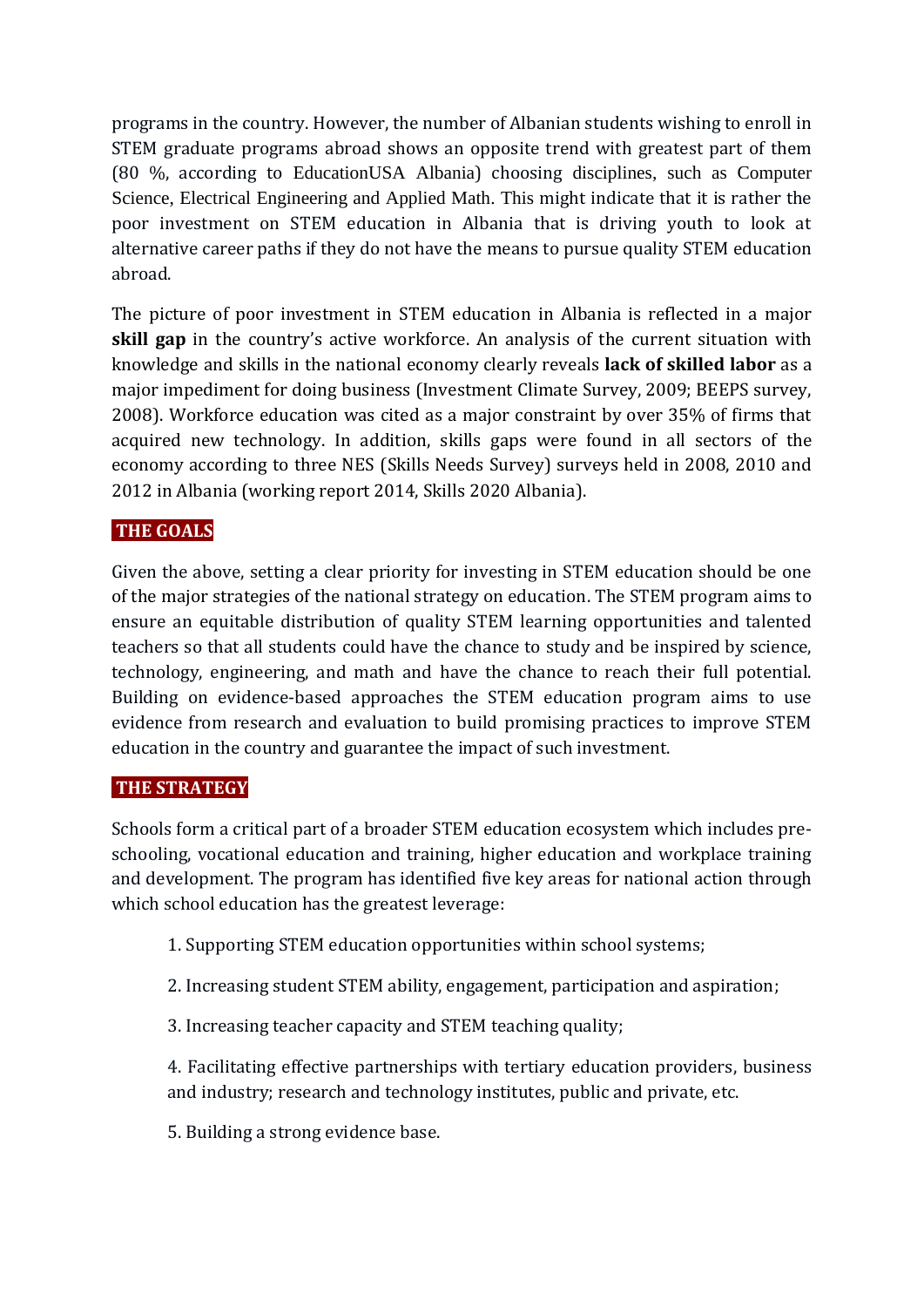# **1. STEM School**

The STEM School project is focused on concrete action that lifts foundational skills in STEM learning areas, develops mathematical, scientific and technological literacy, and promotes the development of the 21st century skills of problem solving, critical analysis and creative thinking.

## **Objectives**

Recognizing the importance of a focus on STEM in the early years the project goal is to maintain and enhance this focus throughout schooling years. The STEM Albania project aims to:

Support and improve STEM education opportunities within school systems;

 Develop instructional materials, STEM modules, learning resources, and courses, including materials that can be integrated into curricula (such as videos, assignment and activity ideas, computer visualizations and simulations);

- Increasing teacher capacity and STEM teaching quality;
- Increasing student STEM ability, engagement, participation and aspiration.

## **Activities**

Collect and develop exemplar teaching modules, in partnership with university and Research institutes to assist in the delivery of best practice STEM teaching and learning including a focus on:

### 1. **Curricula Development**:

a) Developing STEM modules and learning materials that can be integrated into curricula to provide students with strong foundational knowledge in STEM and related skills; b) developing advanced elective STEM courses to ensure that students are inspired to take on more challenging STEM subjects.

### 2. **Capacity Building**:

a) Increasing teacher capacity and STEM teaching quality through providing trainings in best models of STEM teaching methods; b) train school staff and on aspects relating to management and resources related to STEM.

### 3. **FUN-Science Clubs**:

a) Making STEM learning a fun and expiring experience by means of establishing youth science clubs, to the aim of increasing youth engagement, participation and learning; b) making STEM relevant by engaging in project-based collaborative learning that makes use of mathematical, engineering and technological concepts to provide real world solutions for current problems.

Enhance STEM experience of students through provision of elective courses on science, technology, engineering, and math;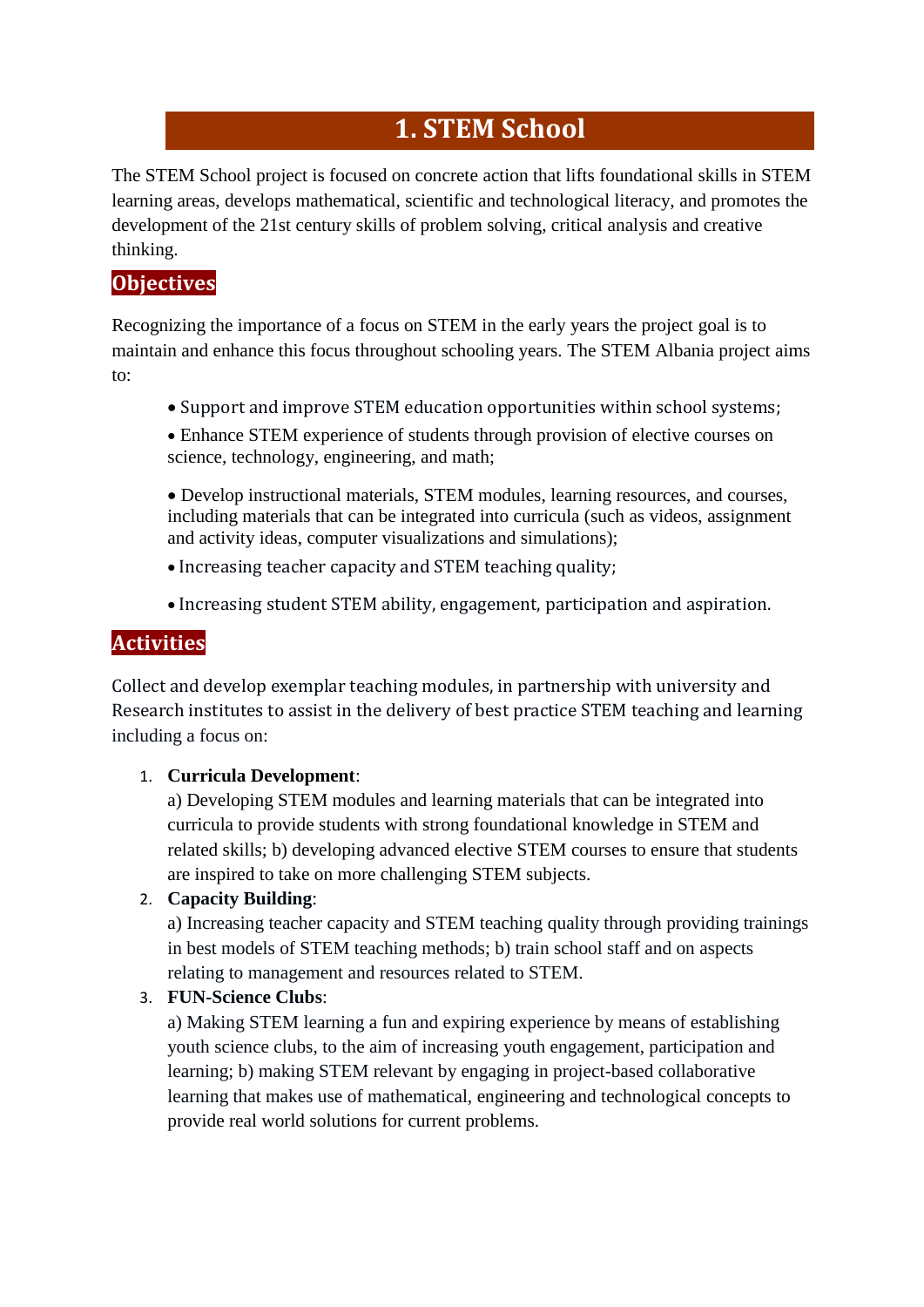# **2. Virtual STEM**

A virtual classroom is an instrument used in STEM education for conducting live classroom like sessions over the internet. Virtual classroom systems can provide high levels of interaction for distance learning initiatives. This educational methodology utilized in STEM programs, reflects asynchronous group communications and collaborative approaches to education and training.

### **Objectives**

Using virtual classrooms in STEM education aims to:

 Improve access to advanced educational experiences by allowing students and instructors to participate in remote learning communities using personal computers;

 Offer the possibility to enrich the curriculum through higher quality and/or challenging nature, and help students meet measurable standards of learning;

Promote a greater count of students to splurge into the field of education;

 Give access to students to potentially participate anywhere, in anytime and allow them to select their pace of interaction and fulfill grade or diploma requirements more quickly.

## **Activities**

- **1. E-books**: a) developing electronic teaching and learning modules on STEM subjects that can be used online making use of most innovative methods in online teaching and learning.
- **2. STEM Virtual Classroom**: a) STEM educators will be able to share innovative STEM content, effective STEM teaching strategies, and research on STEM education operating primarily but not exclusively online; b) students will develop online collaboration and participation skills;
- **3. Management platform:** a) making use of and capitalizing on existing virtual infrastructure already in place provided by national initiatives of the MoES (i.e., Smart Classroom);
- **4. Advanced STEM:** a) Code STEM is a computer programming competition that puts high school student's coding skills to the test by solving problems created by professionals; b) Robotic Class is a program that seeks to help young people develop their engineering and technology passion and proficiency through new, high-quality robotics curricula, use of digital technologies, robotics clubs, and competitions.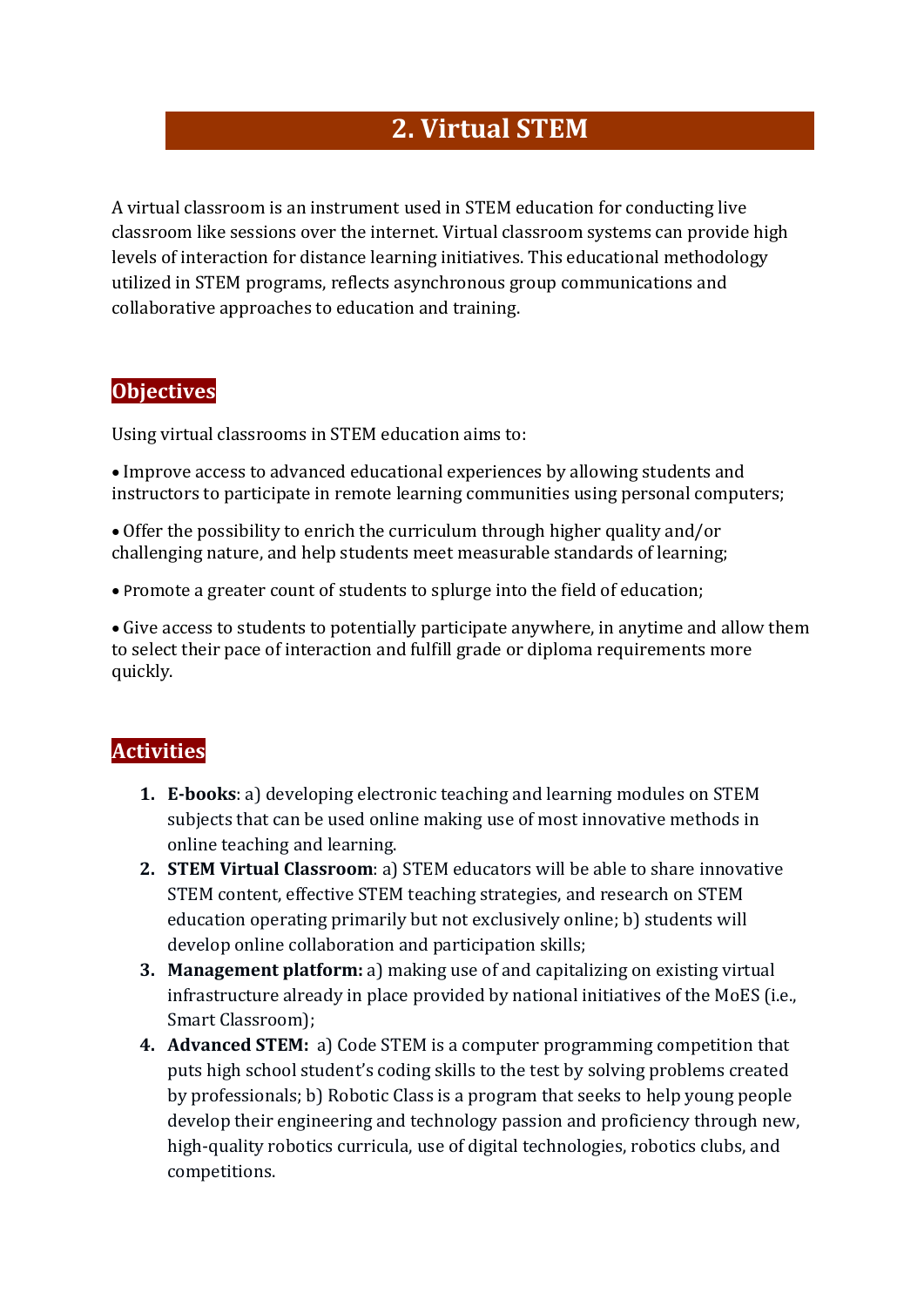## **3. STEM Network**

Due to a different education system compared to developed countries like USA and Western Europe, Albania suffers from lack of advance curricula focused on STEM subjects. This makes Albanian students less competitive in STEM subjects compared to their foreign peers. However, most of the Albanian students (80%) advised by EducationUSA office in Albania report being interested in pursuing education in applied science disciplines, such as Computer Science, Electrical Engineering, Applied Math, etc. Interestingly, when they fill the school application form related to advance courses, they tend to leave it blank because generally they haven't had any specific curriculum to take. Despite the curricular reform undertaken in the recent decade by the MoES more needs to be done with respect to advancing STEM education in Albania.

### **Objectives**

Thanks to the four year experience working closely with EducationUSA and High School students all over the country (85 high schools per year), we are able to identify the students and teachers needs related to STEM programs and through this professional experience we are set to design a program that will develop the student capacity and improve their opportunities. Our objectives are:

- Furthering the mission of EduUSA's Competitive College Clubs (CCC) program aimed at supporting the best and brightest high school students to apply to competitive U.S. colleges and universities;
- Developing and implementing activities including study groups, intensive SAT, ACT and TOEFL preparation, reading assignments, lectures, community service projects;
- Including preparation courses on STEM subjects on the CCC program portfolio.

### **Activities**

- 1. **SAT subject test**: a) Test preparation for, Math, Biology, Chemistry (11th grade students); b) Advance Courses in applied science (to include as part of their school curriculum, example: Advance Math);
- 2. **STEM Club**: (Science Club, Technology Club, Engineering Club, Math Club) / accompanied by certificates and letter of recommendation);
- 3. **STEM Ambassador:** Extracurricular program that enable students to have a go at solving some real-life STEM challenges for themselves. Each resource features a mentor (STEM Ambassador) who tackles these types of real-life math challenges in their day-to-day STEM job role;
- 4. **STEM Olympics:** Annual Competitive Competition in STEM subjects;
- 5. **STEM Library:** Testing books, general books related to stem subject.